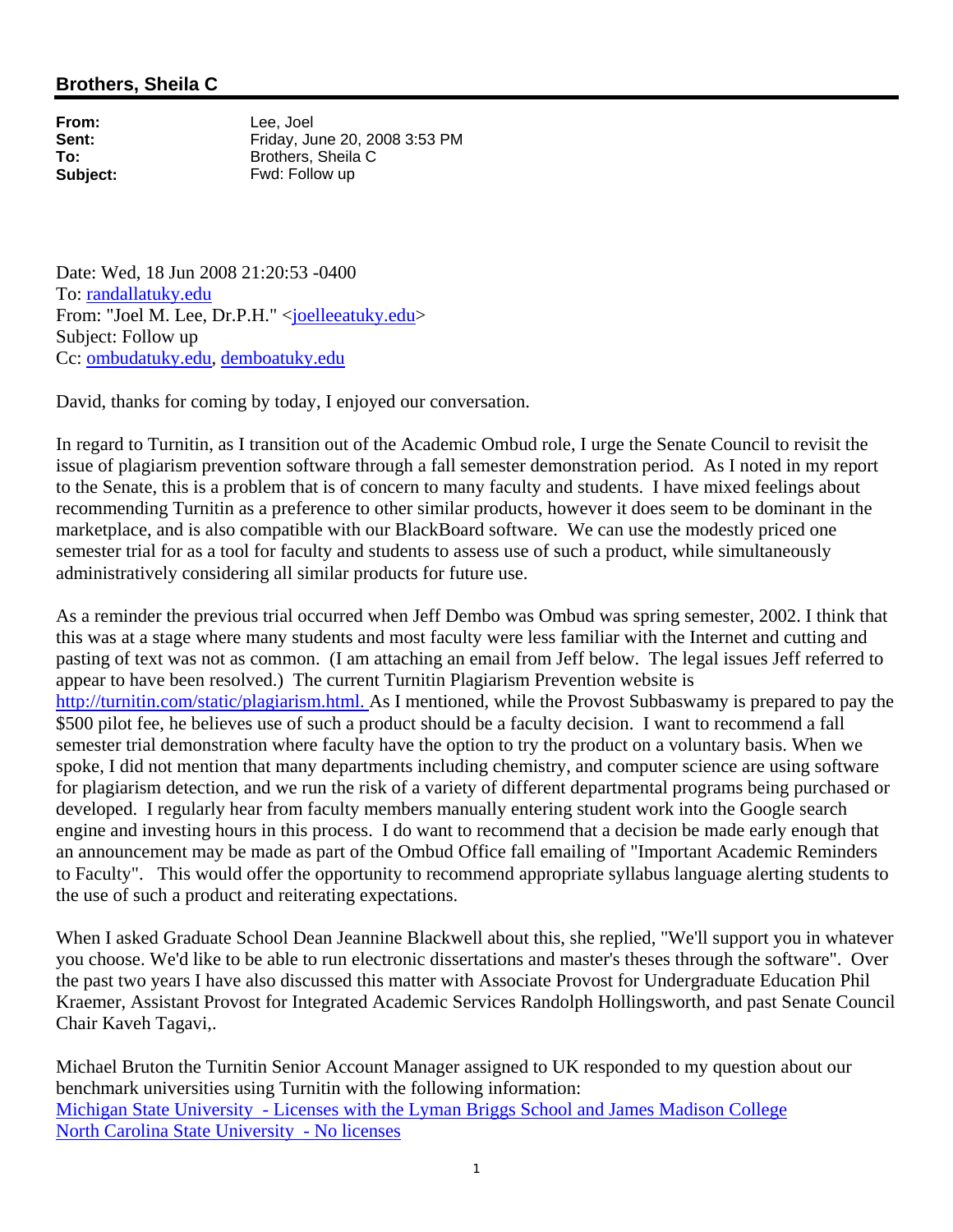Ohio State University - Institutional 3-year license Pennsylvania State University - Institutional license for Penn State \*and\* the entire Pennsylvania State University system Purdue University - Institutional license for all campuses Texas A&M University - Institutional license for main campus, Texarkana, Corpus Christi, Galveston and **O**atar University of Arizona - Institutional license University of California - Los Angeles - Institutional license University of Florida - Institutional license University of Georgia - Departmental license University of Illinois - Urbana-Champaign - Multiple departmental licenses University of Iowa - Institutional license University of Maryland - College Park - License for the University College University of Michigan - Ann Arbor - Several Individual licenses University of Minnesota - Twin Cities - Institutional license University of North Carolina - Chapel Hill - School of Pharmacy at Chapel Hill University of Virginia - English Department and College at Wise University of Washington - Campus license for Tacoma campus University of Wisconsin - Madison - Several Departmental licenses

As Jeff notes below "Every Ombud has witnessed the disappointment and anger felt by faculty who learn their students have plagiarized and are looking for ways to address the issue effectively." Regrettably, this is a national problem that has been exacerbated by the ease in access to cutting and pasting of numerous Internet sites that we have failed to address at UK. I do believe that Turnitin offers an opportunity to educate and prevent plagiarism, rather than simply catching students. I hope the Senate Council will consider a one semester trial for the coming year. Please let me know if you have any questions. joel

===============================================================================

From: Dembo, Jeffrey Sent: Tue 2/6/2007 4:03 PM To: Pedigo, Norman W; Kraemer, Philipp; Anderson, Heidi Milia; Yanarella, Ernest J; Beattie, Ruth Cc: Cox, Penny; Day, Zed; Denomme, Mark; Friskney, Doyle; Tannenbaum, Robert S; Crofcheck, Czarena; Challman, Sandra D; Smith, Douglas C; Kuperstein, Janice ; Moore, Deborah; Williams, Gene; Lee, Joel; Eldred, Janet; Subbaswamy, Kumble Subject: RE: antiplagarism software

Dear Tad and others:

==============================

Thanks so much for copying me on this (sorry if this turns into a long-ish answer). Plagiarism continues to be a problem at UK, at other institutions, in the scientific and technical literature, and in the private sector. When I was Ombud we used Turnitin.com as a trial during the Spring Semester of 2002. I believe the Writing Program did a survey at the end of that semester to quantify faculty and student reactions to the software. While I have a copy of the questions asked, I have been unable to locate the results from the survey (I am copying Janet Eldred with the hopes that she may have them). I am also copying our current Ombud, Joel Lee, because I know he is intensely interested in the topic.

Every Ombud has witnessed the disappointment and anger felt by faculty who learn their students have plagiarized and are looking for ways to address the issue effectively. It was my impression that, at least during